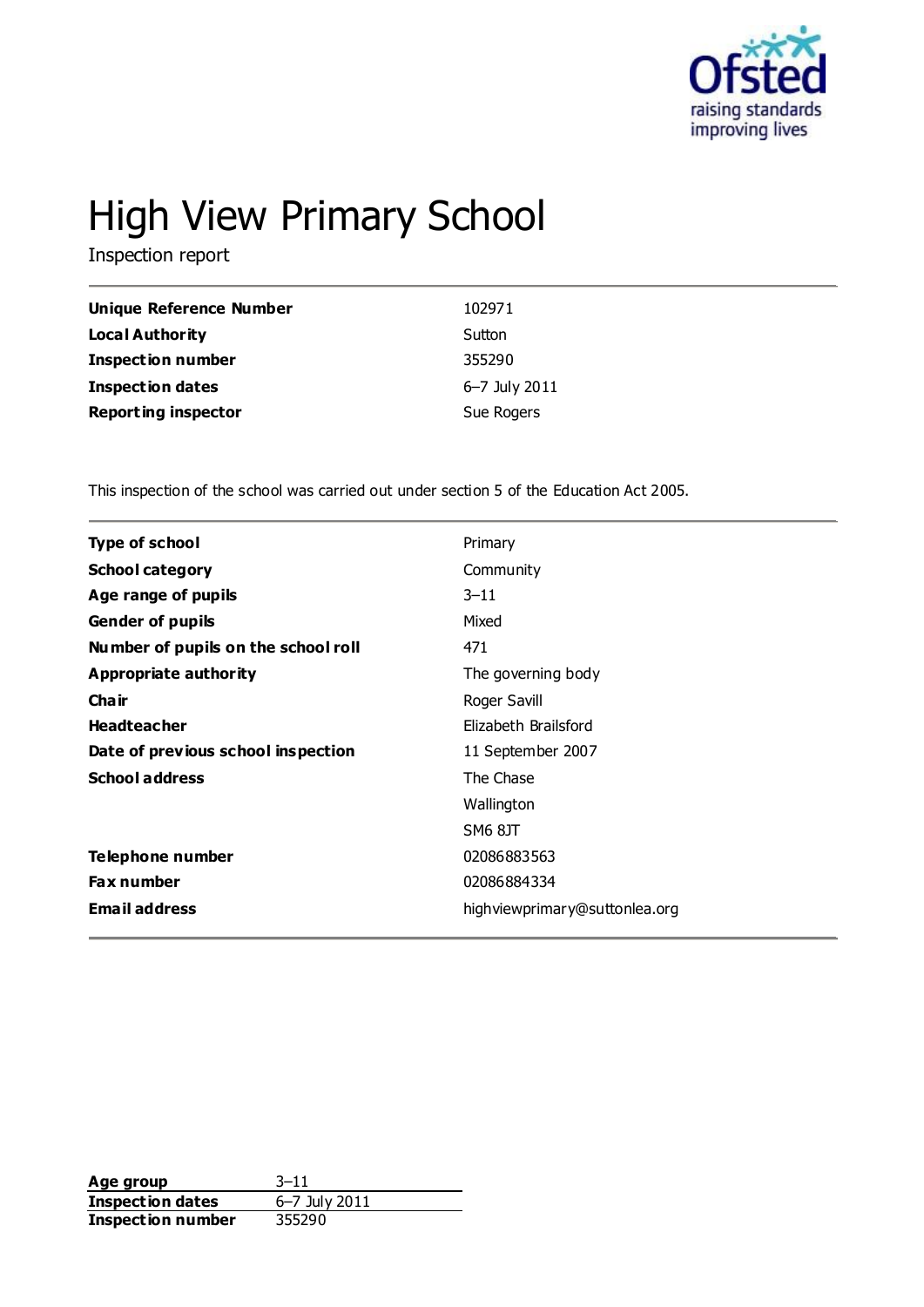The Office for Standards in Education, Children's Services and Skills (Ofsted) regulates and inspects to achieve excellence in the care of children and young people, and in education and skills for learners of all ages. It regulates and inspects childcare and children's social care, and inspects the Children and Family Court Advisory Support Service (Cafcass), schools, colleges, initial teacher training, work-based learning and skills training, adult and community learning, and education and training in prisons and other secure establishments. It assesses council children's services, and inspects services for looked after children, safeguarding and child protection.

Further copies of this report are obtainable from the school. Under the Education Act 2005, the school must provide a copy of this report free of charge to certain categories of people. A charge not exceeding the full cost of reproduction may be made for any other copies supplied.

If you would like a copy of this document in a different format, such as large print or Braille, please telephone 0300 123 4234, or email **[enquiries@ofsted.gov.uk](mailto:enquiries@ofsted.gov.uk)**.

You may copy all or parts of this document for non-commercial educational purposes, as long as you give details of the source and date of publication and do not alter the documentation in any way.

To receive regular email alerts about new publications, including survey reports and school inspection reports, please visit our website and go to 'Subscribe'.

Royal Exchange Buildings St Ann's Square Manchester M2 7LA T: 0300 123 4234 Textphone: 0161 618 8524 E: **[enquiries@ofsted.gov.uk](mailto:enquiries@ofsted.gov.uk)**

W: **[www.ofsted.gov.uk](http://www.ofsted.gov.uk/)**

© Crown copyright 2011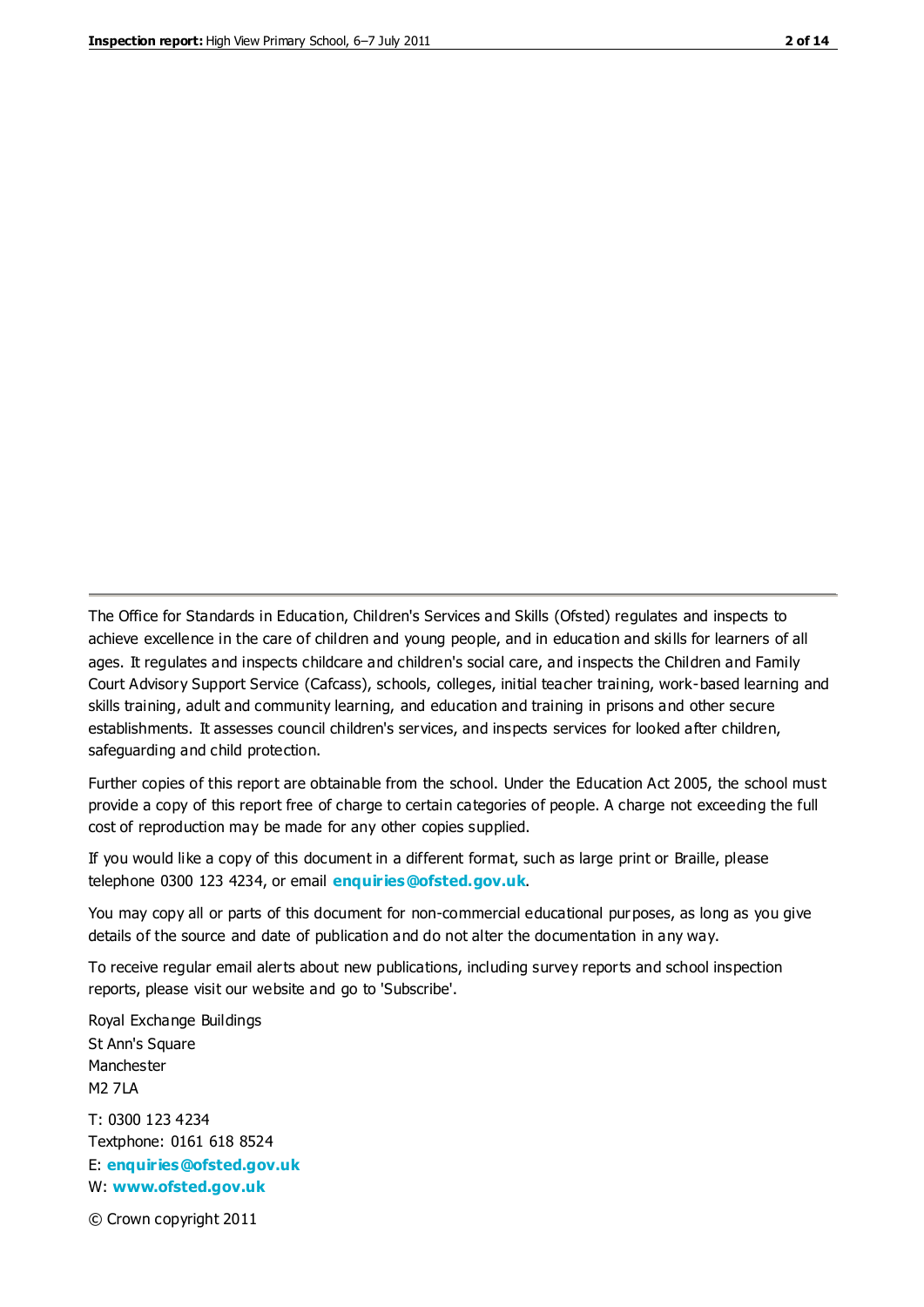## **Introduction**

This inspection was carried out by four additional inspectors who made lesson observations in 24 lessons, seeing 17 teachers altogether. In addition, inspectors visited each class several times to scrutinise planning, talk to pupils and look at their work. Meetings were held with groups of pupils, members of the governing body and school leaders. Inspectors also looked at school documentation such as safeguarding records, monitoring files and the school development plan. They met some parents and carers at the school gate and analysed questionnaires from pupils and staff, as well as 201 questionnaires from parents and carers.

The inspection team reviewed many aspects of the school's work. It looked in detail at a number of key areas.

- Is pupils' progress in English and mathematics being accelerated through consistently good teaching which includes appropriate match of work to pupils, effective use of target setting and improved day-to-day assessment?
- $\blacksquare$  How successfully is the school ensuring that all groups of pupils, including boys, girls, the more able and those with special educational needs and/or disabilities achieve equally well?
- How effective are middle leaders in driving school improvement, especially in English and mathematics?

## **Information about the school**

High View Primary is a two-form-entry school with a Nursery. The proportions of pupils eligible for free school meals or having special educational needs and/or disabilities are below the national average. The percentage of pupils other than of White British heritage is gradually increasing and is, currently, roughly one third of the pupils. This is above the national average. Most of these pupils are of Tamil- speaking Sri Lankan heritage. The proportion of pupils learning English as an additional language has also increased and is now in line with the national average. The school provides round-the-year wrap-around care, comprising a before- and after- school and holiday club known as Kool Kids. This is separately managed. The school holds the Investors in People chartermark, the Basic Skills award, the IT Mark and the Activemark and has achieved Healthy School status.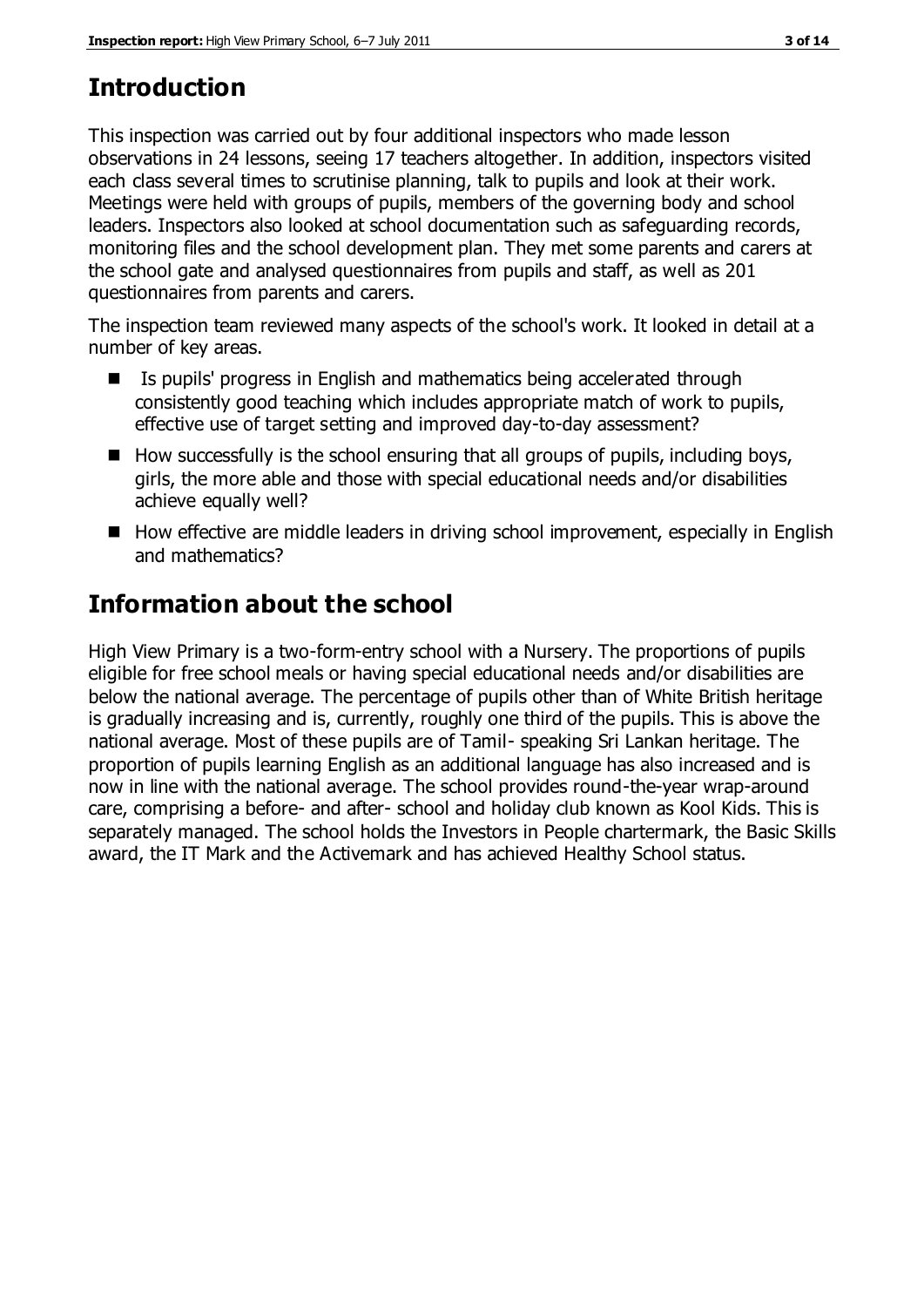## **Inspection judgements**

| Overall effectiveness: how good is the school?  |                         |  |
|-------------------------------------------------|-------------------------|--|
| The school's capacity for sustained improvement | $\overline{\mathbf{z}}$ |  |

## **Main findings**

High View is a good school. It succeeds in providing a good education for its pupils because the headteacher is a great believer in effective teamwork and strong relationships. She has very effectively put these beliefs into practice and her concerted vision has led to steady improvement in all areas of the school. Pupils make good progress in their lessons, behave well, play harmoniously together and enjoy school. This is confirmed by parent and carer comments, such as, 'High View is a very good school and I wouldn't want my son going anywhere else.'

Pupils achieve well because the main school focus has been on improving how teaching meets each pupil's needs. These needs are meticulously analysed through progress tracking and day-to-day assessment in the classroom. Challenging targets are set and monitored carefully. A good range of interventions to help pupils catch up are utilised effectively, as necessary. As a result, standards in English and mathematics are improving. This year, showing an improvement over the last two years, pupils, on average, attained above the levels expected for their age in English and mathematics. Pupils with special educational needs and/or disabilities and those who need help with the English language make good progress. Where individuals are behind with their work, more challenging targets are set to ensure that they catch up and they therefore often close the gap to reach the expected test results.

Teaching is now good overall. This is because leaders at all levels are involved in monitoring to make sure that teachers are consistent in what they do. Middle leaders have been well trained to be systematic in their approach and are very clear about areas where more work is needed. There have been noteworthy improvements in the use of day-to-day assessment. This has helped teachers in making sure that lessons have the right level of challenge. All teachers use the same approach to marking and pupils therefore know what to expect and are encouraged to participate in evaluating their work. This helps them understand what they need to do next. Good teaching is underpinned by a good curriculum that is still being remodelled to meet the needs of all pupils. Pupils like the theme-based approach, which often offers opportunities for them to practise basic skills in other subjects. However, teachers do not always make the best use of resources or planned activities to fully engage the interest of learners. At times, the pace flags in lessons.

Pupils' personal development is good and learners feel safe in school. This is because they are well cared for and receive good guidance and support. Good social skills and an ability to collaborate effectively help to ensure that pupils are well prepared for the next stages in their education. The school is also good at assisting pupils in looking ahead to making decisions about their future life. For example, an exciting careers fair was in progress at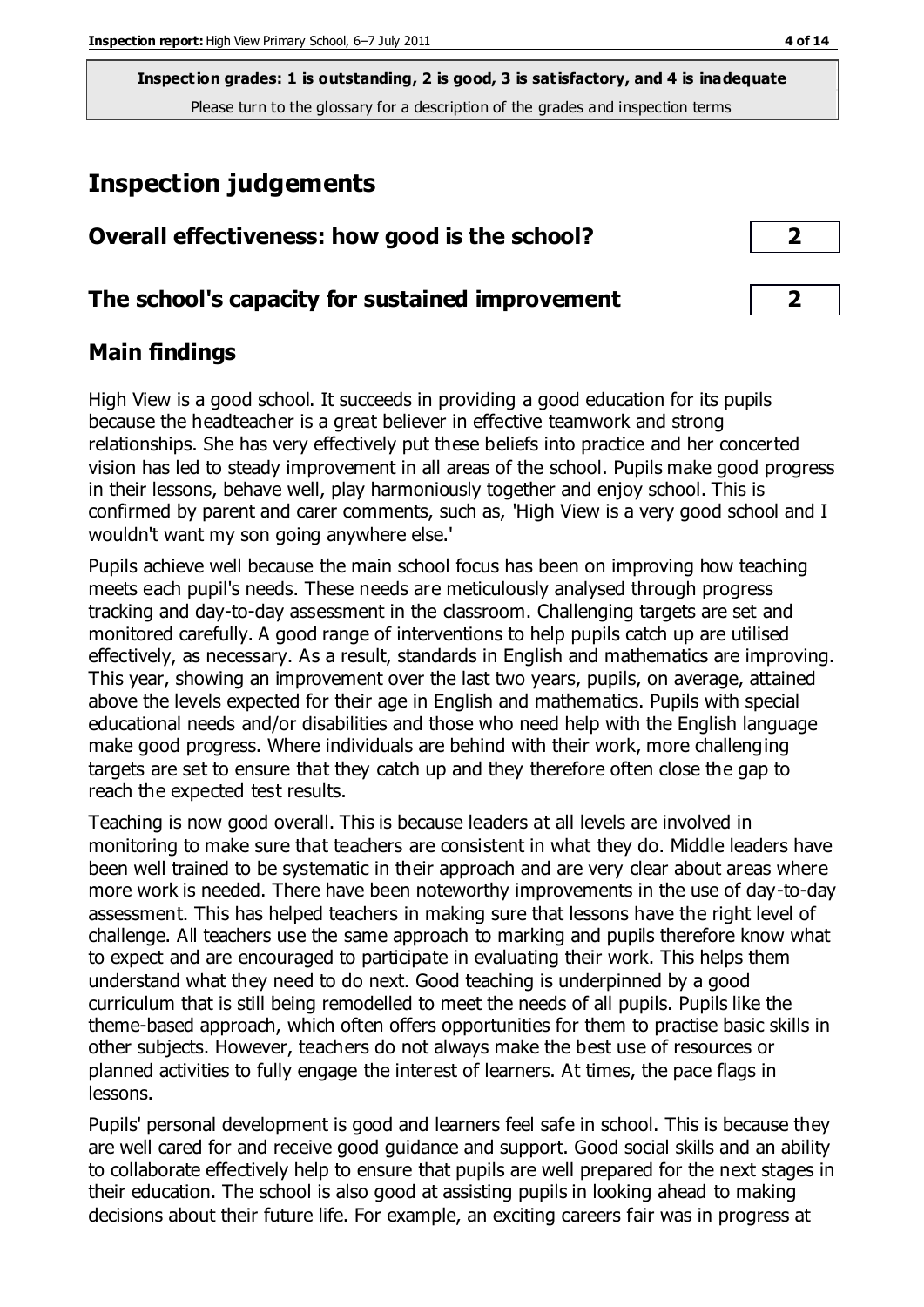the time of the inspection, with stalls manned by parents and carers and other members of the local community.

Accurate self-evaluation informed by thorough monitoring and improvements in teaching and pupils' progress show that school leaders are being successful. They have the confidence of parents and carers and pupils. The school's capacity for continued improvement is, therefore, good.

## **What does the school need to do to improve further?**

Raise attainment in English and mathematics, by improving teaching so that it is consistently good, with some that is exceptional, through:

- making sure that pupils are fully engaged in lessons because they are exciting and interesting
- $\blacksquare$  ensuring that teachers maintain a good pace throughout the whole lesson.

Raise attainment in English and mathematics, by improving teaching so that it is consistently good, with some that is exceptional, through:

## **Outcomes for individuals and groups of pupils 2**

Pupils achieve well. They were keen to tell inspectors that they liked school and were especially enthusiastic about the range of resources on offer. They cited especially 'amazing laptops' and 'animals to look after, like our guinea pigs'. They feel that the new interactive learning environment (ILA as they call it) has been very beneficial in helping them access computers and keep up with their work whenever they need to. In lessons, they were seen persevering and working well independently. They were exceptionally polite and tried very hard to behave well, though they did fidget a little when lessons became less interesting. Pupils receive a great deal of focused individual attention from teachers or teaching assistants, depending on their identified needs. Teachers were rightly targeting writing skills and, where learning was at its best, were utilising drama and role play to help pupils think about what they might write. As the pupils said, 'Involvement helps us to understand our learning better.' The pupils' books show good progress in the development of writing skills overall, although the majority display some weaknesses in spelling and the use of vocabulary, which are being addressed by the school. Observations of mathematics lessons demonstrated that the pupils made the best progress when their learning was practical and relevant, as when they priced up toys to learn number skills in a Year 2 lesson.

Children enter the school in the Nursery and Reception classes with skills and knowledge that are below that typically expected. This is because their language skills are weak; an increasing number do not speak English on entry. Attainment over the last few years has been lower than it is currently, in part because of a higher proportion of pupils with special educational needs and/or disabilities in some year groups. Most of the recent improvement in standards in English and mathematics, however, has been due to the school's successful work in accelerating pupils' progress. All groups make good progress including both boys and girls. The proportion of pupils reaching the higher Level 5 has also increased, especially in mathematics. Pupils who have difficulties in learning language were seen participating in a variety of carefully planned groups, which effectively supported them in catching up. For example, one parent wrote, 'My daughter has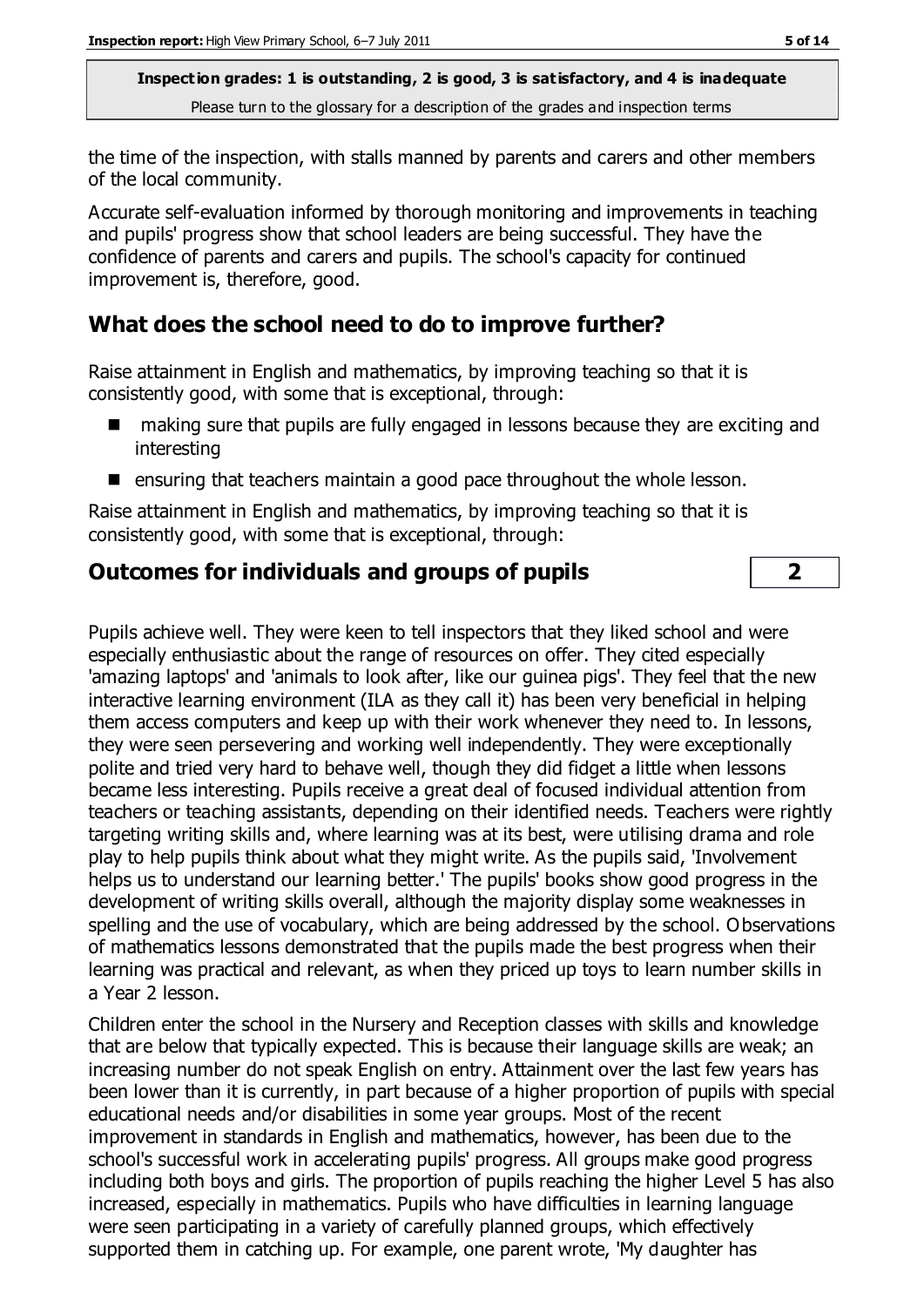struggled academically, but what has been put in place has definitely had a successful impact on her learning and all-round development. My daughter has had a wonderful learning experience.'

The pupils are delightful to talk to. They are confident and articulate and know the difference between right and wrong. They have good knowledge about healthy lifestyles and of how to keep themselves safe. They also understand cultural diversity, showing a sensitive interest in each other and in the world, and are keen participants in music, sport and the creative arts. Pupils thoroughly enjoy taking on roles of responsibility around the school and helping in the local community. The school is still developing opportunities for them to help to care for the environment.

| Pupils' achievement and the extent to which they enjoy their learning                                                     | 2              |
|---------------------------------------------------------------------------------------------------------------------------|----------------|
| Taking into account:<br>Pupils' attainment <sup>1</sup>                                                                   | 3              |
| The quality of pupils' learning and their progress                                                                        | $\mathcal{P}$  |
| The quality of learning for pupils with special educational needs and/or disabilities<br>and their progress               | $\mathfrak{D}$ |
| The extent to which pupils feel safe                                                                                      | $\overline{2}$ |
| Pupils' behaviour                                                                                                         | 2              |
| The extent to which pupils adopt healthy lifestyles                                                                       | $\overline{2}$ |
| The extent to which pupils contribute to the school and wider community                                                   | $\overline{2}$ |
| The extent to which pupils develop workplace and other skills that will contribute to<br>their future economic well-being | 2              |
| Taking into account:<br>Pupils' attendance <sup>1</sup>                                                                   | C.             |
| The extent of pupils' spiritual, moral, social and cultural development                                                   | $\overline{2}$ |

These are the grades for pupils' outcomes

<sup>1</sup> The grades for attainment and attendance are: 1 is high; 2 is above average; 3 is broadly average; and 4 is low

## **How effective is the provision?**

Pupils do well because their needs are increasingly well met and relationships are strong. Staff act as good role models and ensure that the atmosphere is conducive to learning. As pupils said, 'Everyone gets on most of the time. Little arguments get sorted out pretty quickly.' Incidents of any kind are resolved effectively and the school has recognised the need for a feedback form so that parents and carers are clear about what was done. Support systems for vulnerable pupils and those with special educational needs and/or disabilities are good, including links with outside agencies, and there are regular meetings with parents and carers to discuss progress. A Tamil translator is arranged to help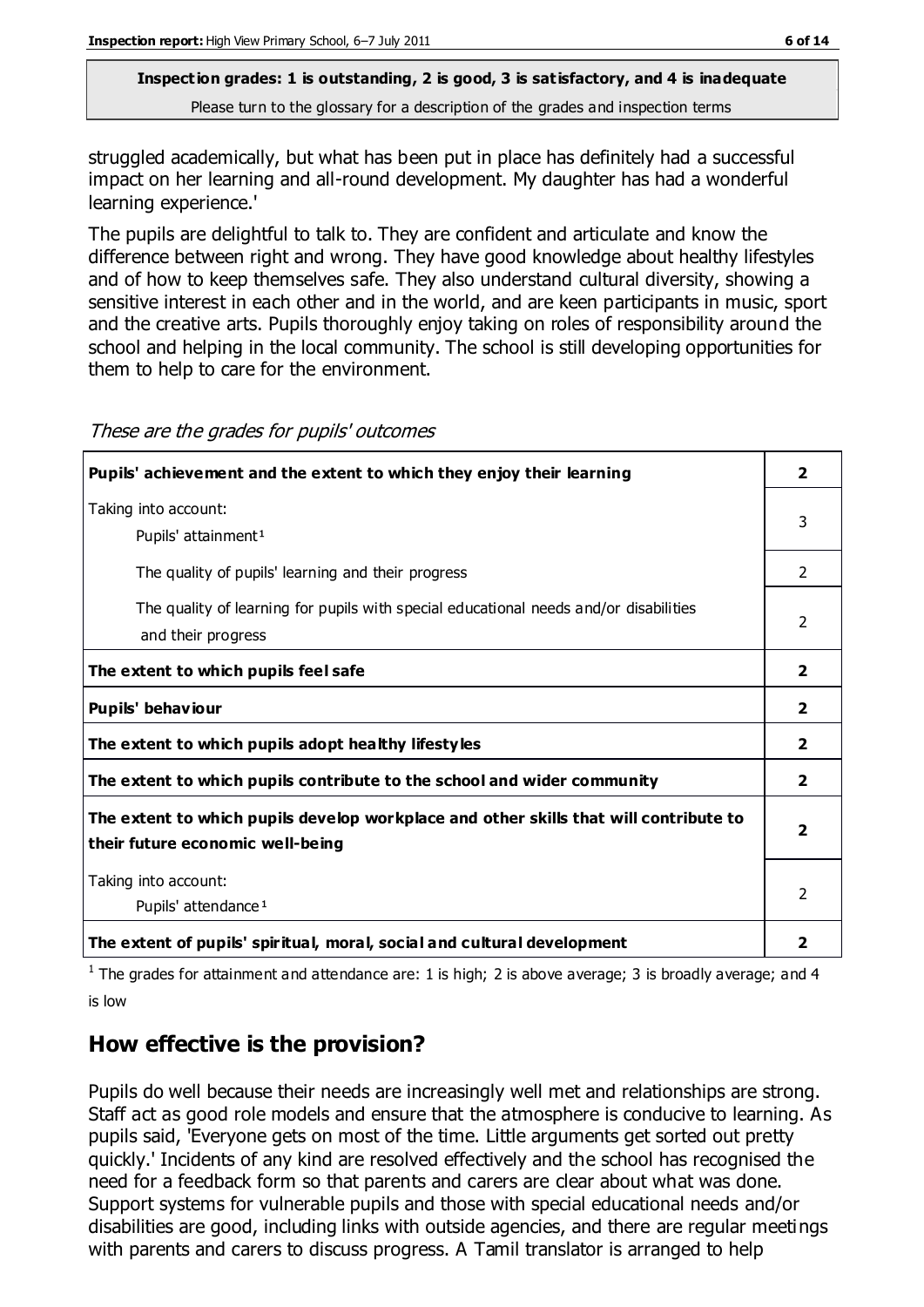translate for Sri Lankan pupils and other parents and carers where this is necessary. The school's varied activities, such as an International Day, are influential in involving parents and carers in the life of the school.

Attendance is above average because of effective encouragement from school and because pupils enjoy their lessons. They can find little to criticise in the teaching and like their teachers. Inspectors found that the teaching was characterised by high expectations, good questioning, clear explanations and good subject knowledge. Assessment has improved, meaning that teachers are able to pitch work at the right level most of the time. Pupils all know what their longer-term targets are and teachers are diligent in referring to them regularly. Pupils are also, systematically and usefully, involved in evaluating their work against day-to-day targets. At times, however, as pupils pointed out, the wording in both types of targets is not clear enough for pupils to know exactly what they have to do to improve. The school is currently addressing this inconsistency.

Teachers plan well with attention to detail, making sure that lessons are as inclusive as possible and that the required curriculum is covered. Information and communication technology is particularly well planned and pupils consequently reached above-average standards this year. Pupils appreciate the planned links between subjects and explained, for example, that some of them were currently putting on productions relating to the Ancient Greeks and Egyptians. This gave them opportunities to develop language and historical skills at the same time. Themed weeks, such as Business Enterprise Week, help to increase pupils' understanding of money and the world of work. The curriculum is under review, as the school wants to make sure that skills are developed progressively in all subjects. While the curriculum already has the potential to be exciting, it is not always presented so that it is lively and relevant to pupils' lives and interests. At times, teachers use worksheets that are a little dull. Parents and carers are pleased with the good range of enrichment activities, such as cookery and Spanish clubs.

| The quality of teaching                                                                                    |  |
|------------------------------------------------------------------------------------------------------------|--|
| Taking into account:<br>The use of assessment to support learning                                          |  |
| The extent to which the curriculum meets pupils' needs, including, where relevant,<br>through partnerships |  |
| The effectiveness of care, guidance and support                                                            |  |

These are the grades for the quality of provision

## **How effective are leadership and management?**

The school is improving because of clear long-term planning, based on accurate identification of the school's strengths and weaknesses. The development of middle leaders has been key in ensuring that the school moves forward. This distributes the workload effectively and helps everyone to share the same values and understanding of what needs to be done. Cohesive teamwork results in the whole staff moving forward steadily together and leads to similar good provision across the whole school. Monitoring is robust. Good use is made of analysis to evaluate the impact of what has been done to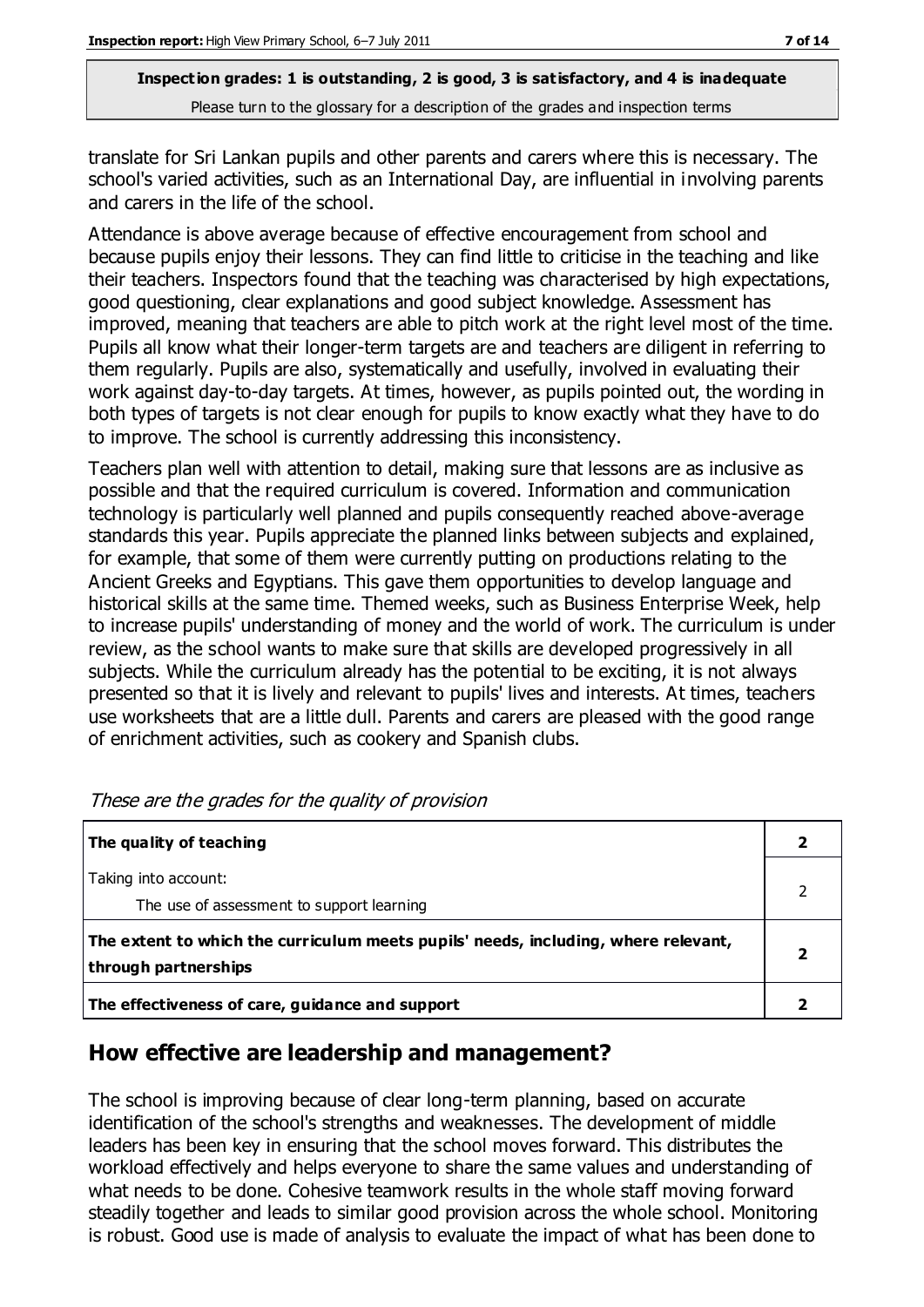improve teaching. Leaders also make excellent use of assessment information to hold teachers to account for the progress of every pupil. Progress made by pupils with special educational needs and/or disabilities has improved considerably over the last year, since this area came under new management.

The governing body is effective in its ability to challenge and support the school. It is well informed and, together with school leaders, ensures that the safeguarding of pupils is good. All procedures are very thorough and pupils consequently feel safe at school. Leaders work purposefully to ensure that all within the school community have equal opportunities to succeed and that there is no discrimination. They also strive constantly to meet individual needs. Community cohesion is strong within the school itself. It is not yet fully developed in terms of national and international links for the pupils, although a useful connection is being established with children in Columbia. Partnerships to support learning in the local community are also good, contributing most notably to the further development of more-able pupils in areas such as sport, music and science.

| The effectiveness of leadership and management in embedding ambition and driving<br>improvement                                                                  |                         |
|------------------------------------------------------------------------------------------------------------------------------------------------------------------|-------------------------|
| Taking into account:<br>The leadership and management of teaching and learning                                                                                   | $\mathcal{P}$           |
| The effectiveness of the governing body in challenging and supporting the<br>school so that weaknesses are tackled decisively and statutory responsibilities met | $\overline{\mathbf{2}}$ |
| The effectiveness of the school's engagement with parents and carers                                                                                             | $\overline{\mathbf{2}}$ |
| The effectiveness of partnerships in promoting learning and well-being                                                                                           | 2                       |
| The effectiveness with which the school promotes equality of opportunity and tackles<br>discrimination                                                           | 2                       |
| The effectiveness of safeguarding procedures                                                                                                                     | $\overline{2}$          |
| The effectiveness with which the school promotes community cohesion                                                                                              | 2                       |
| The effectiveness with which the school deploys resources to achieve value for money                                                                             | 2                       |

These are the grades for leadership and management

## **Early Years Foundation Stage**

The Nursery and Reception classes have a very supportive learning atmosphere that ensures children get off to good start in their education and begins to build good relationships with parents and carers. Children's progress, in all areas of their education, is accelerating year on year as a result of good leadership. Consequently, attainment is rising. Despite the fact that children enter school with weaknesses in their language skills, the current Reception class children will enter Year 1 working at above-average levels in most areas of the curriculum. Careful action planning and attention to accurate assessment have led to improvements in provision. Adults have high expectations and children behave very well, learning to work independently. Their care is good and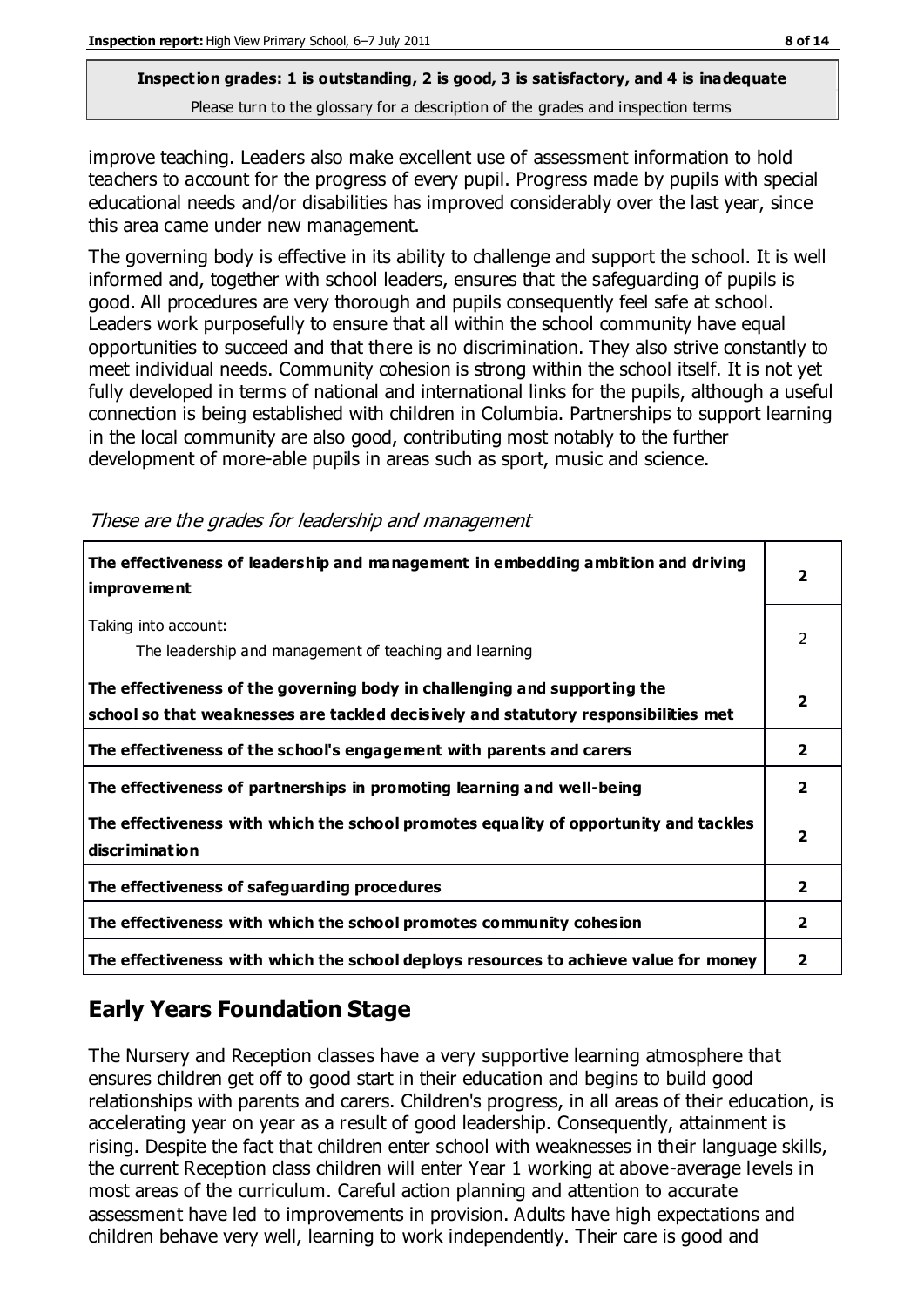## **Inspection grades: 1 is outstanding, 2 is good, 3 is satisfactory, and 4 is inadequate**

Please turn to the glossary for a description of the grades and inspection terms

safeguarding is effective. Lessons in these classes are lively and interesting, laying a good foundation for children's enjoyment of school. Children were seen, for example, learning to write letters, through offering their services as pirates. Speech is developed by the encouragement of paired talk and children with special educational needs and/or disabilities are provided with appropriate one-to-one support. The outdoor area is set up for stimulating open-air activities. Leaders have recognised the need to refurbish it and make sure that children fully understand the learning opportunities open to them in this area. This is already included in school development planning.

These are the grades for the Early Years Foundation Stage

| Overall effectiveness of the Early Years Foundation Stage                             |  |  |
|---------------------------------------------------------------------------------------|--|--|
| Taking into account:<br>Outcomes for children in the Early Years Foundation Stage     |  |  |
| The quality of provision in the Early Years Foundation Stage                          |  |  |
| The effectiveness of leadership and management of the Early Years Foundation<br>Stage |  |  |

## **Views of parents and carers**

The very large majority of parents and carers who responded to the questionnaire shared the inspectors' positive views of the school. A few parents or carers were concerned about behaviour, but inspectors were satisfied that behaviour is good and any rare instances of poor behaviour are dealt with swiftly and appropriately. A very small minority of respondents said that their children did not make enough progress. During this inspection, the inspectors found that most pupils now make good progress. The school is working hard to make sure that both pupils and parents and carers are more fully informed about progress that has been made and they are being successful in this endeavour. There were many affirmative comments, showing that parents and carers were extremely satisfied with their children's education. A few commented about the recent cancelling of school trips, due to some families' inability to pay. School leaders have already dealt effectively with this issue and are currently conducting a survey of parents to determine the best way forward and ensure that all pupils are able to participate in as many curriculum-linked visits as possible.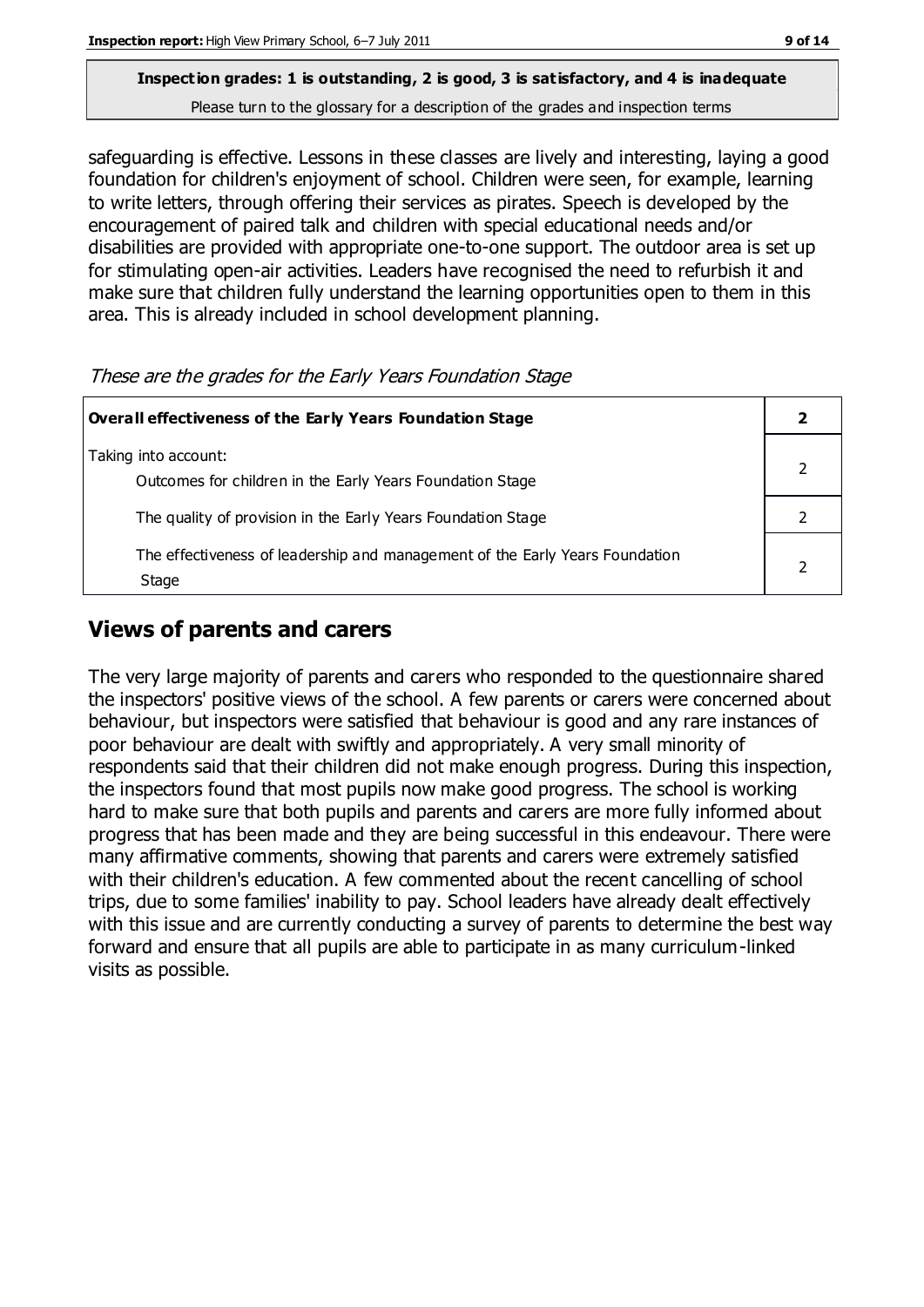#### **Responses from parents and carers to Ofsted's questionnaire**

Ofsted invited all the registered parents and carers of pupils registered at High View Primary School to complete a questionnaire about their views of the school.

In the questionnaire, parents and carers were asked to record how strongly they agreed with 13 statements about the school.

The inspection team received 201 completed questionnaires by the end of the on-site inspection. In total there are 471 pupils registered at the school.

| <b>Statements</b>                                                                                                                                                                                                                                       | <b>Strongly</b><br>agree |               | <b>Disagree</b><br><b>Agree</b> |               | <b>Strongly</b><br>disagree |                |                |                |
|---------------------------------------------------------------------------------------------------------------------------------------------------------------------------------------------------------------------------------------------------------|--------------------------|---------------|---------------------------------|---------------|-----------------------------|----------------|----------------|----------------|
|                                                                                                                                                                                                                                                         | <b>Total</b>             | $\frac{0}{0}$ | <b>Total</b>                    | $\frac{0}{0}$ | <b>Total</b>                | $\frac{1}{2}$  | <b>Total</b>   | $\frac{0}{0}$  |
| My child enjoys school                                                                                                                                                                                                                                  | 116                      | 58            | 77                              | 38            | 8                           | 4              | 0              | $\mathbf 0$    |
| The school keeps my child<br>safe                                                                                                                                                                                                                       | 140                      | 70            | 59                              | 26            | 1                           | $\mathbf 0$    | $\mathbf 0$    | $\mathbf 0$    |
| My school informs me about<br>my child's progress                                                                                                                                                                                                       | 102                      | 51            | 83                              | 41            | 9                           | $\overline{4}$ | $\mathbf 0$    | $\mathbf 0$    |
| My child is making enough<br>progress at this school                                                                                                                                                                                                    | 85                       | 42            | 97                              | 48            | 15                          | 7              | $\mathbf{1}$   | $\mathbf 0$    |
| The teaching is good at this<br>school                                                                                                                                                                                                                  | 85                       | 42            | 103                             | 51            | 10                          | 5              | $\mathbf 0$    | $\mathbf 0$    |
| The school helps me to<br>support my child's learning                                                                                                                                                                                                   | 89                       | 44            | 97                              | 48            | 12                          | 6              | $\mathbf 0$    | $\mathbf 0$    |
| The school helps my child to<br>have a healthy lifestyle                                                                                                                                                                                                | 85                       | 42            | 106                             | 53            | 5                           | $\overline{2}$ | $\mathbf 0$    | $\mathbf 0$    |
| The school makes sure that<br>my child is well prepared for<br>the future (for example<br>changing year group,<br>changing school, and for<br>children who are finishing<br>school, entering further or<br>higher education, or entering<br>employment) | 74                       | 37            | 101                             | 50            | 6                           | 3              | $\mathbf{1}$   | $\mathbf 0$    |
| The school meets my child's<br>particular needs                                                                                                                                                                                                         | 79                       | 39            | 103                             | 51            | 14                          | 7              | $\overline{2}$ | $\mathbf{1}$   |
| The school deals effectively<br>with unacceptable behaviour                                                                                                                                                                                             | 72                       | 36            | 99                              | 49            | 17                          | 8              | 5              | $\overline{2}$ |
| The school takes account of<br>my suggestions and concerns                                                                                                                                                                                              | 72                       | 36            | 109                             | 54            | 12                          | 6              | 1              | 0              |
| The school is led and<br>managed effectively                                                                                                                                                                                                            | 102                      | 51            | 86                              | 43            | 10                          | 5              | $\mathbf 0$    | $\mathbf 0$    |
| Overall, I am happy with my<br>child's experience at this<br>school                                                                                                                                                                                     | 107                      | 53            | 88                              | 44            | $6\,$                       | 3              | $\mathbf 0$    | $\pmb{0}$      |

The table above summarises the responses that parents and carers made to each statement. The percentages indicate the proportion of parents and carers giving that response out of the total number of completed questionnaires. Where one or more parents and carers chose not to answer a particular question, the percentages will not add up to 100%.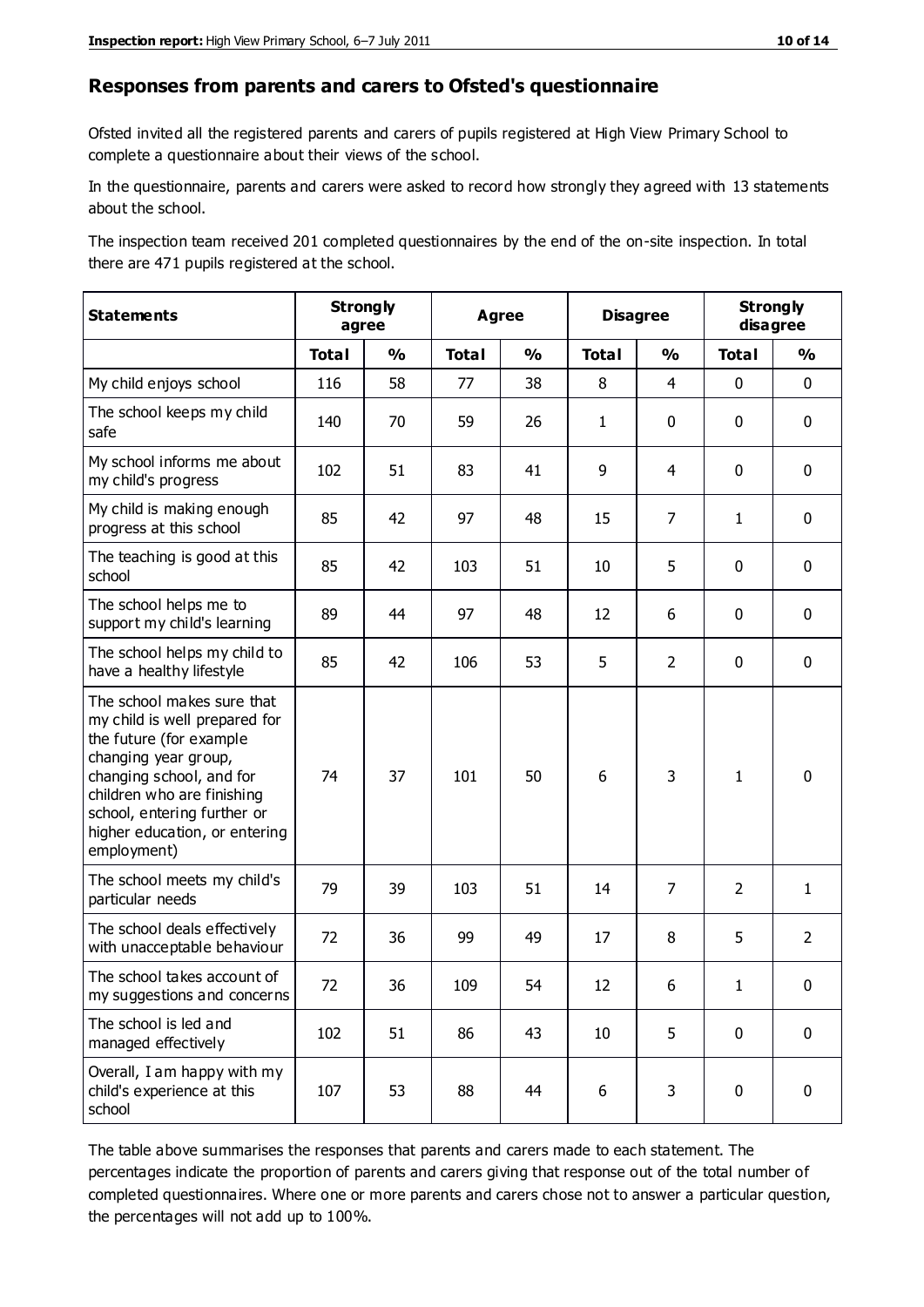## **Glossary**

| Grade   | <b>Judgement</b> | <b>Description</b>                                                                                                                                                                                                            |
|---------|------------------|-------------------------------------------------------------------------------------------------------------------------------------------------------------------------------------------------------------------------------|
| Grade 1 | Outstanding      | These features are highly effective. An outstanding school<br>provides exceptionally well for all its pupils' needs.                                                                                                          |
| Grade 2 | Good             | These are very positive features of a school. A school that<br>is good is serving its pupils well.                                                                                                                            |
| Grade 3 | Satisfactory     | These features are of reasonable quality. A satisfactory<br>school is providing adequately for its pupils.                                                                                                                    |
| Grade 4 | Inadequate       | These features are not of an acceptable standard. An<br>inadequate school needs to make significant improvement<br>in order to meet the needs of its pupils. Ofsted inspectors<br>will make further visits until it improves. |

#### **What inspection judgements mean**

## **Overall effectiveness of schools**

|                       | Overall effectiveness judgement (percentage of schools) |      |                     |                   |
|-----------------------|---------------------------------------------------------|------|---------------------|-------------------|
| <b>Type of school</b> | <b>Outstanding</b>                                      | Good | <b>Satisfactory</b> | <b>Inadequate</b> |
| Nursery schools       | 46                                                      | 48   | 6                   |                   |
| Primary schools       | 6                                                       | 47   | 40                  | 7                 |
| Secondary schools     | 12                                                      | 39   | 38                  | 11                |
| Sixth forms           | 13                                                      | 42   | 41                  | 3                 |
| Special schools       | 28                                                      | 49   | 19                  | 4                 |
| Pupil referral units  | 14                                                      | 45   | 31                  | 10                |
| All schools           | 10                                                      | 46   | 37                  |                   |

New school inspection arrangements were introduced on 1 September 2009. This means that inspectors now make some additional judgements that were not made previously.

The data in the table above are for the period 1 September 2010 to 31 December 2010 and are consistent with the latest published official statistics about maintained school inspection outcomes (see **[www.ofsted.gov.uk](http://www.ofsted.gov.uk/)**).

The sample of schools inspected during 2010/11 was not representative of all schools nationally, as weaker schools are inspected more frequently than good or outstanding schools.

Percentages are rounded and do not always add exactly to 100.

Sixth form figures reflect the judgements made for the overall effectiveness of the sixth form in secondary schools, special schools and pupil referral units.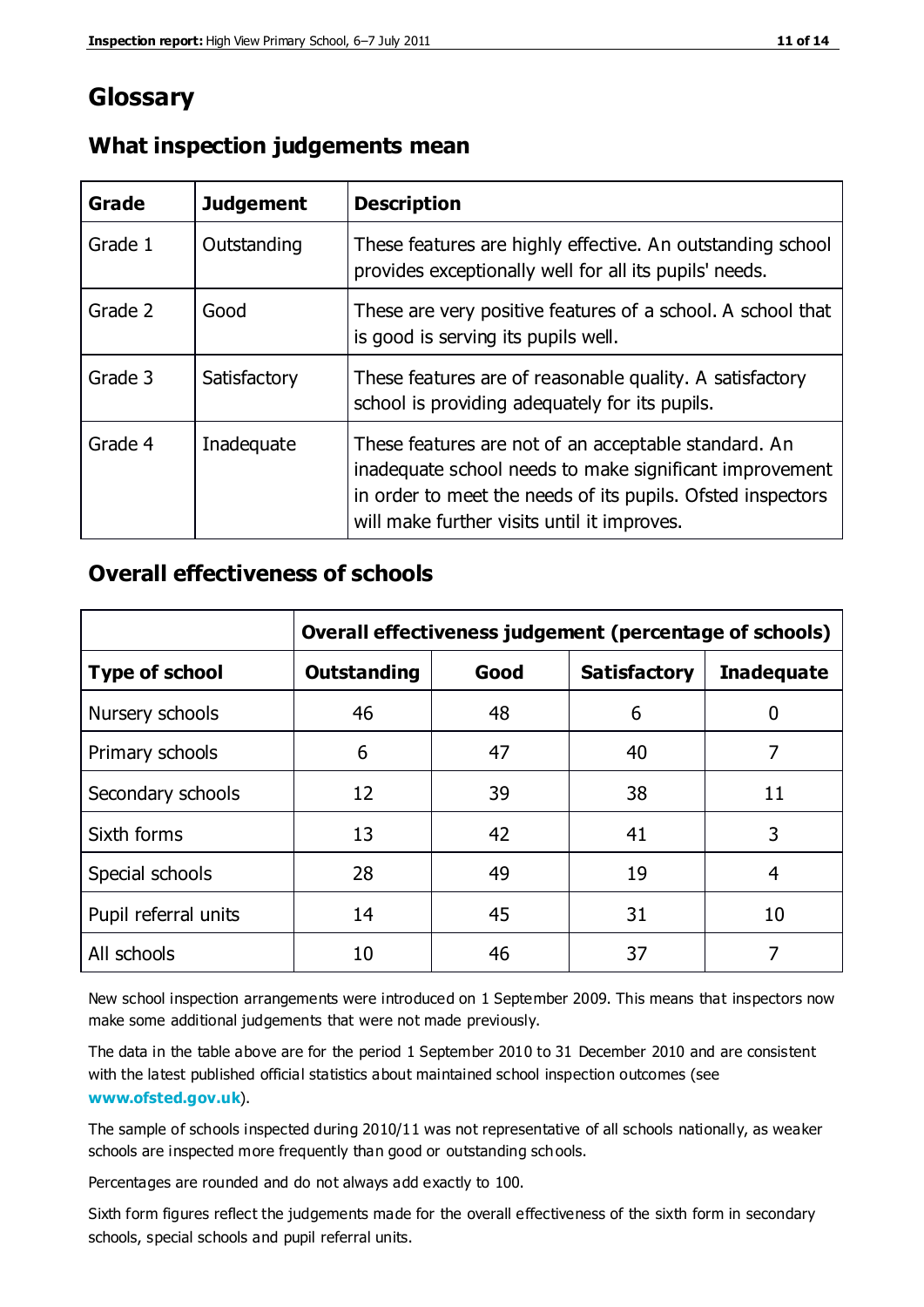## **Common terminology used by inspectors**

| Achievement:               | the progress and success of a pupil in their learning,<br>development or training.                                                                                                                                                          |  |  |
|----------------------------|---------------------------------------------------------------------------------------------------------------------------------------------------------------------------------------------------------------------------------------------|--|--|
| Attainment:                | the standard of the pupils' work shown by test and<br>examination results and in lessons.                                                                                                                                                   |  |  |
| Capacity to improve:       | the proven ability of the school to continue<br>improving. Inspectors base this judgement on what<br>the school has accomplished so far and on the quality<br>of its systems to maintain improvement.                                       |  |  |
| Leadership and management: | the contribution of all the staff with responsibilities,<br>not just the headteacher, to identifying priorities,<br>directing and motivating staff and running the school.                                                                  |  |  |
| Learning:                  | how well pupils acquire knowledge, develop their<br>understanding, learn and practise skills and are<br>developing their competence as learners.                                                                                            |  |  |
| Overall effectiveness:     | inspectors form a judgement on a school's overall<br>effectiveness based on the findings from their<br>inspection of the school. The following judgements,<br>in particular, influence what the overall effectiveness<br>judgement will be. |  |  |
|                            | The school's capacity for sustained<br>improvement.                                                                                                                                                                                         |  |  |
|                            | Outcomes for individuals and groups of pupils.                                                                                                                                                                                              |  |  |
|                            | The quality of teaching.                                                                                                                                                                                                                    |  |  |
|                            | The extent to which the curriculum meets<br>pupils' needs, including, where relevant,<br>through partnerships.                                                                                                                              |  |  |
|                            | The effectiveness of care, guidance and<br>support.                                                                                                                                                                                         |  |  |
| Progress:                  | the rate at which pupils are learning in lessons and<br>over longer periods of time. It is often measured by<br>comparing the pupils' attainment at the end of a key                                                                        |  |  |

stage with their attainment when they started.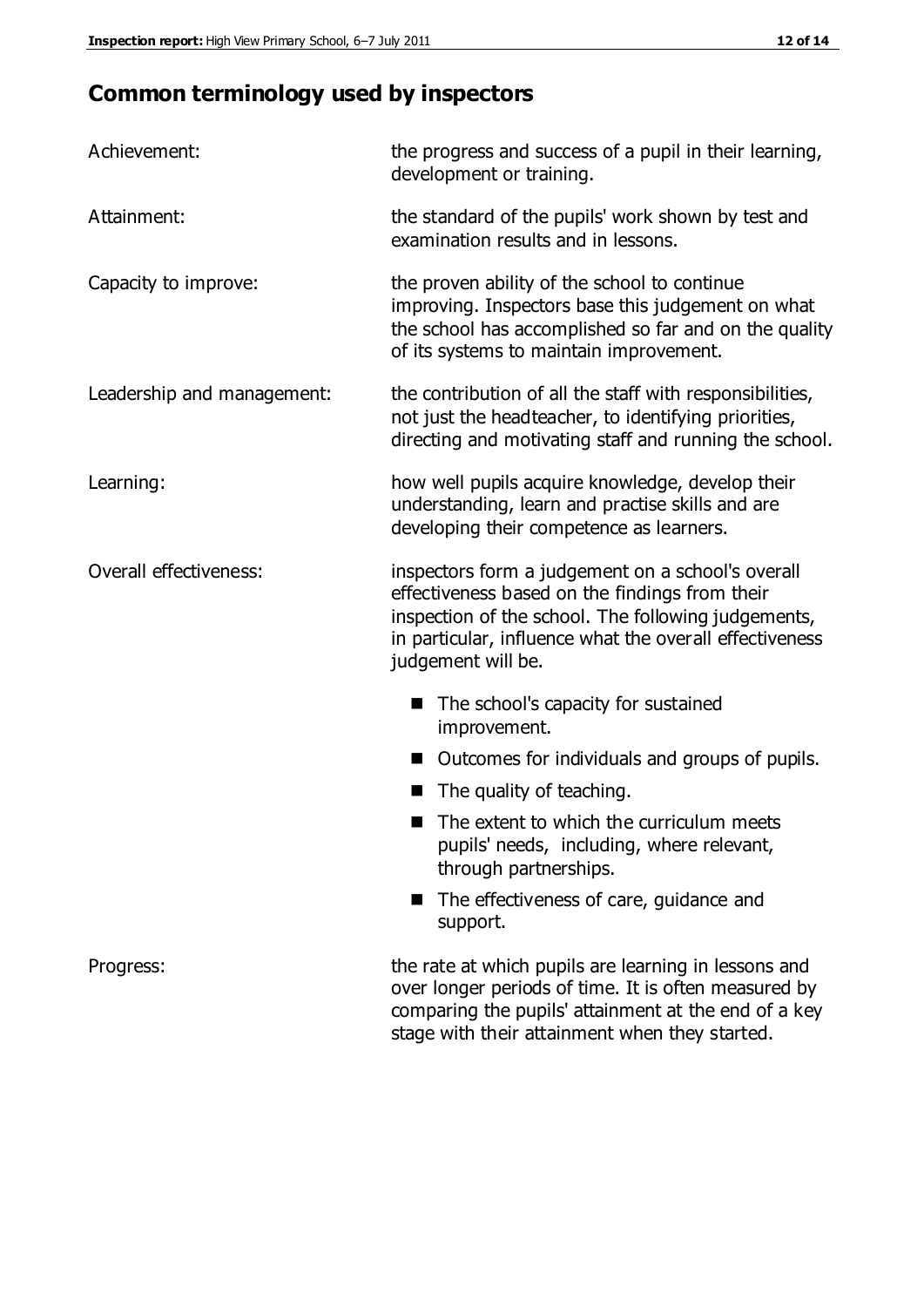## **This letter is provided for the school, parents and carers to share with their children. It describes Ofsted's main findings from the inspection of their school.**

8 July 2011

Dear Pupils

#### **Inspection of High View Primary School, Wallington SM6 8JT**

I am writing to thank you for making us so welcome when we visited your school to carry out our inspection. Thank you also to those of you who filled in questionnaires, and special thanks to those of you who gave up time to talk to us. We thought that you were delightful to talk to. We were impressed with your good manners and with your enthusiasm about school.

We agree with you that yours is a good school and you all make good progress in your lessons. Your headteacher leads the school well and teaching is steadily getting better. As a result, standards are improving so that this year most of you achieved above-average results in English and mathematics at the end of Year 6. We thought that your personal development was good too. You are well cared for and were happy to tell us that you always feel safe and have someone to talk to if there is a problem. You all behave well, look after each other and try very hard in your lessons.

We were really pleased to hear that you think teachers are good at teaching and especially good at trying to make sure that you understand everything that you are doing. We agree and we think that your teachers and support staff do a good job. However, we are asking them to try to improve the standard of your work even further, through improving teaching so that it is all good or really good, by:

- making sure that you pay attention throughout lessons because they are exciting and interesting
- making sure that you do as much work as you can in each lesson.

All of you can do your bit to improve your learning and help High View get even better by making sure that you listen all the time and do as much work as you possibly can!

Yours sincerely

Sue Rogers Lead inspector